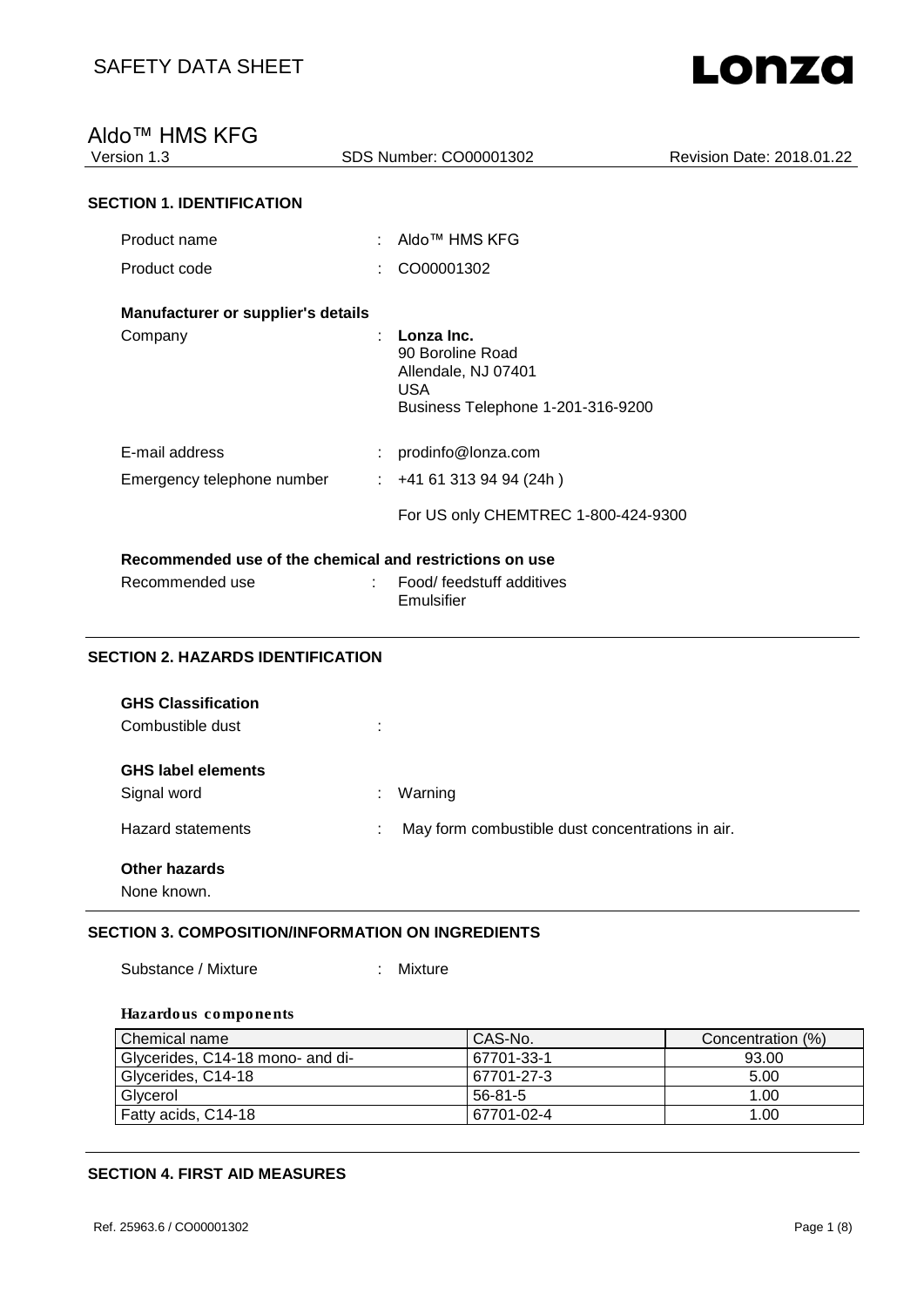### SAFETY DATA SHEET

# Lonza

# Aldo<sup>™</sup> HMS KFG<br>Version 1.3

| Version 1.3                                                    | SDS Number: CO00001302                                                                                                                                                                | Revision Date: 2018.01.22                                             |
|----------------------------------------------------------------|---------------------------------------------------------------------------------------------------------------------------------------------------------------------------------------|-----------------------------------------------------------------------|
| If inhaled                                                     | Move to fresh air.<br>vice.                                                                                                                                                           | If unconscious, place in recovery position and seek medical ad-       |
| In case of skin contact                                        | : Wash with water and soap as a precaution.<br>If on clothes, remove clothes.                                                                                                         | In the case of skin irritation or allergic reactions see a physician. |
| In case of eye contact                                         | : Flush eyes with water as a precaution.<br>Remove contact lenses.<br>Protect unharmed eye.<br>Keep eye wide open while rinsing.<br>If eye irritation persists, consult a specialist. |                                                                       |
| If swallowed                                                   | Never give anything by mouth to an unconscious person.<br>If symptoms persist, call a physician.                                                                                      | Clean mouth with water and drink afterwards plenty of water.          |
| Most important symptoms and<br>effects, both acute and delayed | No information available.                                                                                                                                                             |                                                                       |
| Notes to physician                                             | Treat symptomatically.                                                                                                                                                                |                                                                       |

#### **SECTION 5. FIREFIGHTING MEASURES**

| Suitable extinguishing media                     |   | Water spray<br>Alcohol-resistant foam<br>Dry chemical                                                                                                                                                             |
|--------------------------------------------------|---|-------------------------------------------------------------------------------------------------------------------------------------------------------------------------------------------------------------------|
| Specific hazards during firefighting             |   | Avoid generating dust; fine dust dispersed in air in sufficient con-<br>centrations, and in the presence of an ignition source is a potential<br>dust explosion hazard.<br>Heating or fire can release toxic gas. |
| Further information                              | ÷ | Use water spray to cool unopened containers.                                                                                                                                                                      |
| Special protective equipment for<br>firefighters |   | In the event of fire, wear self-contained breathing apparatus.<br>Use personal protective equipment.                                                                                                              |

#### **SECTION 6. ACCIDENTAL RELEASE MEASURES**

| Personal precautions, protective<br>equipment and emergency proce-<br>dures | ÷. | Use personal protective equipment.<br>Avoid dust formation.                                                                                                                                                                         |
|-----------------------------------------------------------------------------|----|-------------------------------------------------------------------------------------------------------------------------------------------------------------------------------------------------------------------------------------|
| Environmental precautions                                                   |    |                                                                                                                                                                                                                                     |
| General advice                                                              |    | : Try to prevent the material from entering drains or water courses.                                                                                                                                                                |
| Methods and materials for con-<br>tainment and cleaning up                  | ÷  | Pick up and arrange disposal without creating dust.<br>Non-sparking tools should be used.<br>Dust deposits should not be allowed to accumulate on surfaces, as<br>these may form an explosive mixture if they are released into the |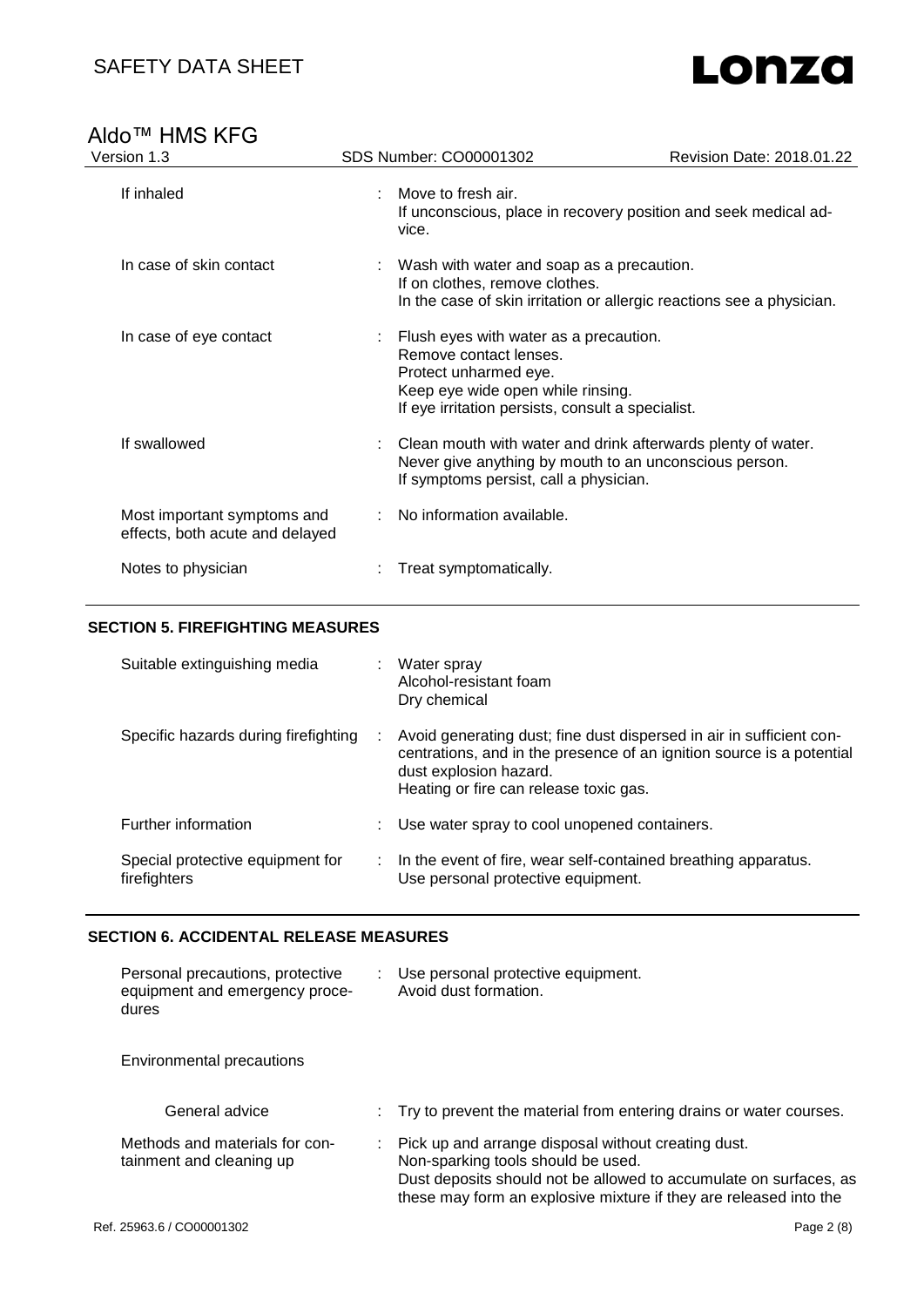# Lonzo

## Aldo<sup>™</sup> HMS KFG<br>Version 1.3

atmosphere in sufficient concentration. Avoid dispersal of dust in the air (i.e., clearing dust surfaces with compressed air).

#### **SECTION 7. HANDLING AND STORAGE**

| Advice on safe handling     | : No special precautions required.                                                                                                                                                                                                                  |
|-----------------------------|-----------------------------------------------------------------------------------------------------------------------------------------------------------------------------------------------------------------------------------------------------|
| Conditions for safe storage | Keep container tightly closed.<br>Keep in a well-ventilated place.<br>Electrical installations / working materials must comply with the<br>technological safety standards.<br>To maintain product quality, do not store in heat or direct sunlight. |
| Materials to avoid          | No special restrictions on storage with other products.                                                                                                                                                                                             |

#### **SECTION 8. EXPOSURE CONTROLS/PERSONAL PROTECTION**

#### **Components with workplace control parameters**

| Components | CAS-No.       | Value type<br>(Form of<br>exposure)  | Control parame-<br>ters / Permissi-<br>ble concentra-<br>tion | <b>Basis</b>     |
|------------|---------------|--------------------------------------|---------------------------------------------------------------|------------------|
| Glycerol   | $56 - 81 - 5$ | PEL (Total<br>dust.)                 | $15 \text{ mg/m}$                                             | OSHA_TRANS       |
|            |               | PEL (Respir-<br>able fraction.)      | $5 \text{ mg/m}$ 3                                            | OSHA_TRANS       |
|            |               | TWA (Res-<br>pirable frac-<br>tion.) | $5 \text{ mg/m}$ 3                                            | Z1A              |
|            |               | <b>TWA (Total</b><br>dust.)          | $10$ mg/m $3$                                                 | Z <sub>1</sub> A |
|            |               | TWA (Mist.)                          | $10 \text{ mg/m}$                                             | CAD ON OEL       |

#### **Appropriate engineering controls**

### **Personal protective equipment** Respiratory protection : No personal respiratory protective equipment normally required. Hand protection Remarks : Wear protective gloves. Break through time : > 480 min Eye protection in the safety glasses in Safety glasses Skin and body protection : Choose body protection according to the amount and concentration of the dangerous substance at the work place. Hygiene measures : Handle in accordance with good industrial hygiene and safety practice.

#### **SECTION 9. PHYSICAL AND CHEMICAL PROPERTIES**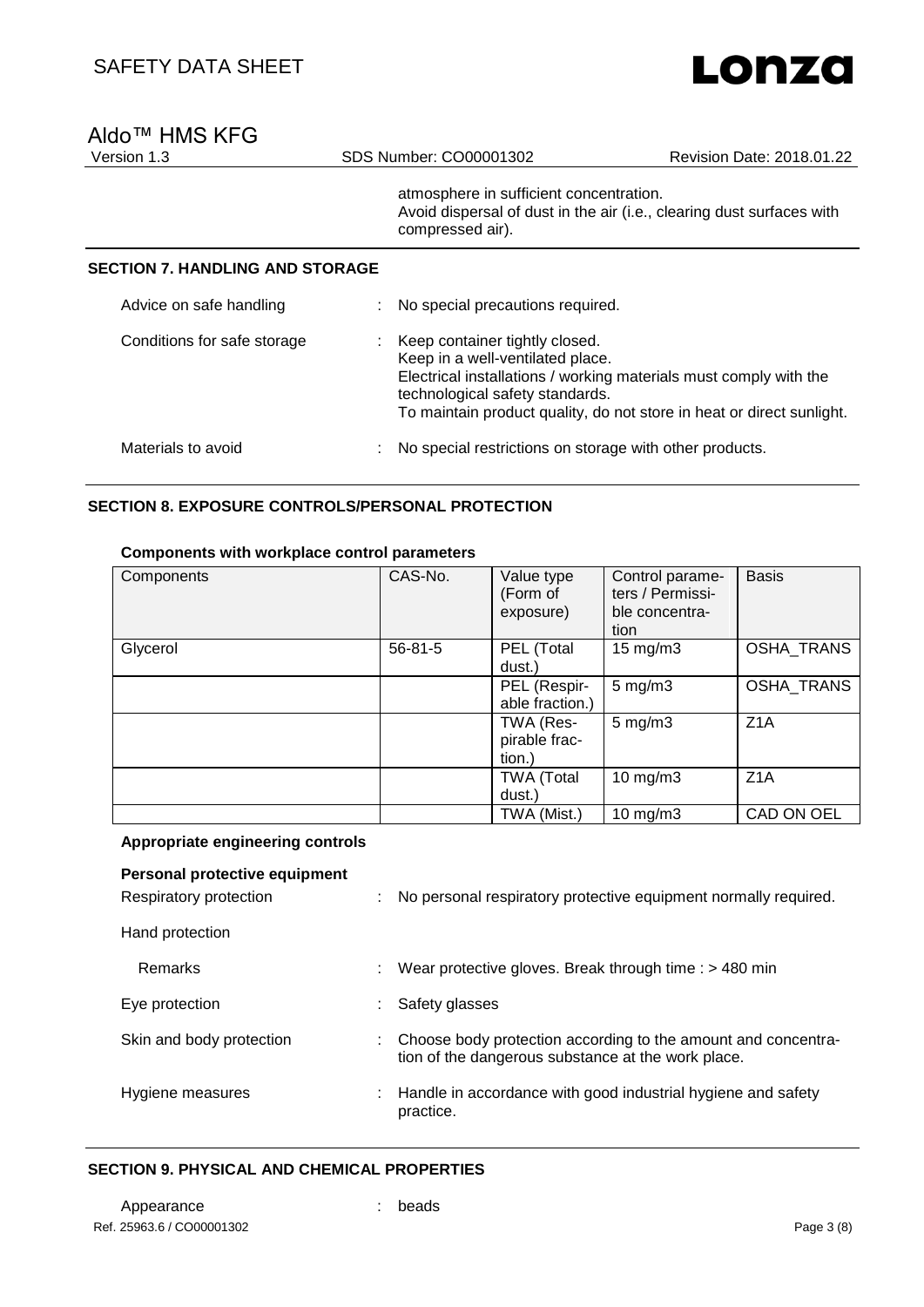# Lonza

### Aldo™ HMS KFG

| <b>AIUV</b><br>יט ו\ו טוווו<br>Version 1.3 | SDS Number: CO00001302                                | Revision Date: 2018.01.22 |
|--------------------------------------------|-------------------------------------------------------|---------------------------|
|                                            |                                                       |                           |
| Colour                                     | white                                                 |                           |
| Odour                                      | fatty odour                                           |                           |
| <b>Odour Threshold</b>                     | no data available                                     |                           |
| pH                                         | no data available                                     |                           |
| Melting point/range                        | 57 - 62 °C                                            |                           |
| Boiling point/boiling range                | no data available                                     |                           |
| Flash point                                | 204 °C<br>Method: DIN 51376, closed cup               |                           |
| Evaporation rate                           | no data available<br>÷                                |                           |
| Flammability (solid, gas)                  | May form combustible dust concentrations in air.<br>÷ |                           |
| Upper explosion limit                      | Not applicable                                        |                           |
| Lower explosion limit                      | Not applicable                                        |                           |
| Vapour pressure                            | Not applicable                                        |                           |
| Relative vapour density                    | Not applicable                                        |                           |
| Relative density                           | no data available                                     |                           |
| Density                                    | 0.970 g/cm3 (25 °C)                                   |                           |
| <b>Bulk density</b>                        | no data available                                     |                           |
| Solubility(ies)<br>Water solubility        | dispersible                                           |                           |
| Partition coefficient: n-<br>octanol/water | no data available                                     |                           |
| Auto-ignition temperature                  | no data available                                     |                           |
| Decomposition temperature                  | no data available<br>÷                                |                           |
| Viscosity<br>Viscosity, dynamic            | Not applicable                                        |                           |
| Viscosity, kinematic                       | no data available                                     |                           |
|                                            |                                                       |                           |

#### **SECTION 10. STABILITY AND REACTIVITY**

| Reactivity         | : No decomposition if stored and applied as directed. |
|--------------------|-------------------------------------------------------|
| Chemical stability | : Stable under recommended storage conditions.        |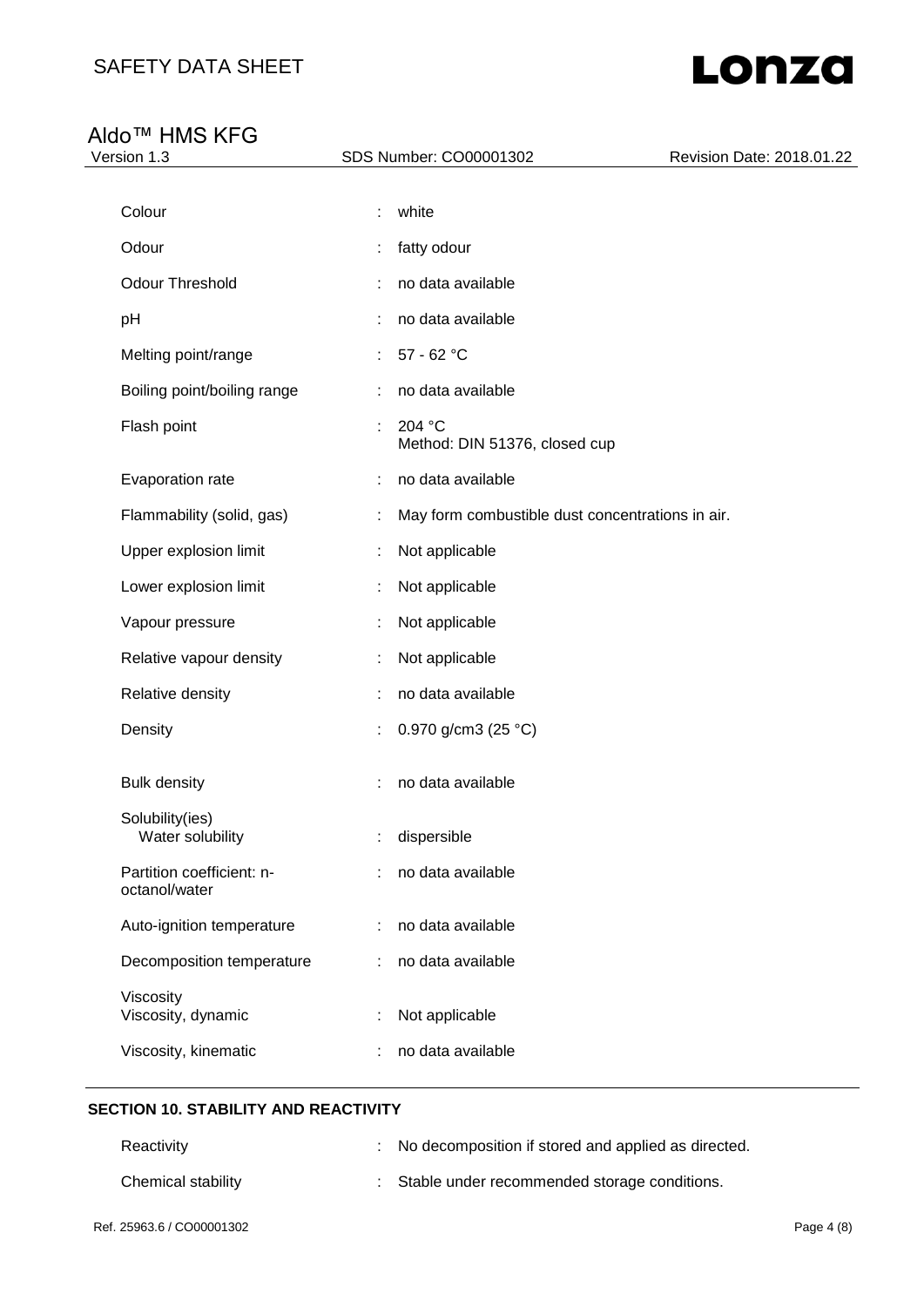# Lonza

### Aldo™ HMS KFG

| Version 1.3                           | SDS Number: CO00001302                                                                     | Revision Date: 2018.01.22 |  |
|---------------------------------------|--------------------------------------------------------------------------------------------|---------------------------|--|
| Possibility of hazardous reactions    | Stable under recommended storage conditions.<br>÷<br>No hazards to be specially mentioned. |                           |  |
| Conditions to avoid                   | Heat                                                                                       |                           |  |
| Incompatible materials                | Strong acids and strong bases<br>Oxidizing agents                                          |                           |  |
| Hazardous decomposition prod-<br>ucts | No decomposition if used as directed.<br>÷.                                                |                           |  |

#### **SECTION 11. TOXICOLOGICAL INFORMATION**

| Information on likely routes of<br>exposure | Eyes<br>Skin<br>Inhalation<br>Ingestion |
|---------------------------------------------|-----------------------------------------|
| <b>Acute toxicity</b>                       |                                         |
| Acute oral toxicity (LD50)                  | : $> 5,000$ mg/kg<br>Species: Rat       |
| Skin corrosion/irritation                   |                                         |
| Skin irritation                             | non irritant<br>Species: Rabbit         |
| Serious eye damage/eye irritation           |                                         |
| Eve irritation                              | non irritant<br>Species: Rabbit         |

#### **Aspiration toxicity**

No aspiration toxicity classification

#### **SECTION 12. ECOLOGICAL INFORMATION**

#### **Ecotoxicity**

no data available

#### **Persistence and degradability**

Biodegradability : Test Type: Respirometer test Concentration: 53.5 mg/l Biodegradation: 83 % Method: OECD Test Guideline 301 F GLP: no Remarks: The surfactant(s) contained in this mixture complies(comply) with the biodegradability criteria as laid down in Regulation (EC) No.648/2004 on detergents. Data to support this assertion are held at the disposal of the competent authorities of the Member States and will be made available to them, at their direct request or at the request of a detergent manufacturer.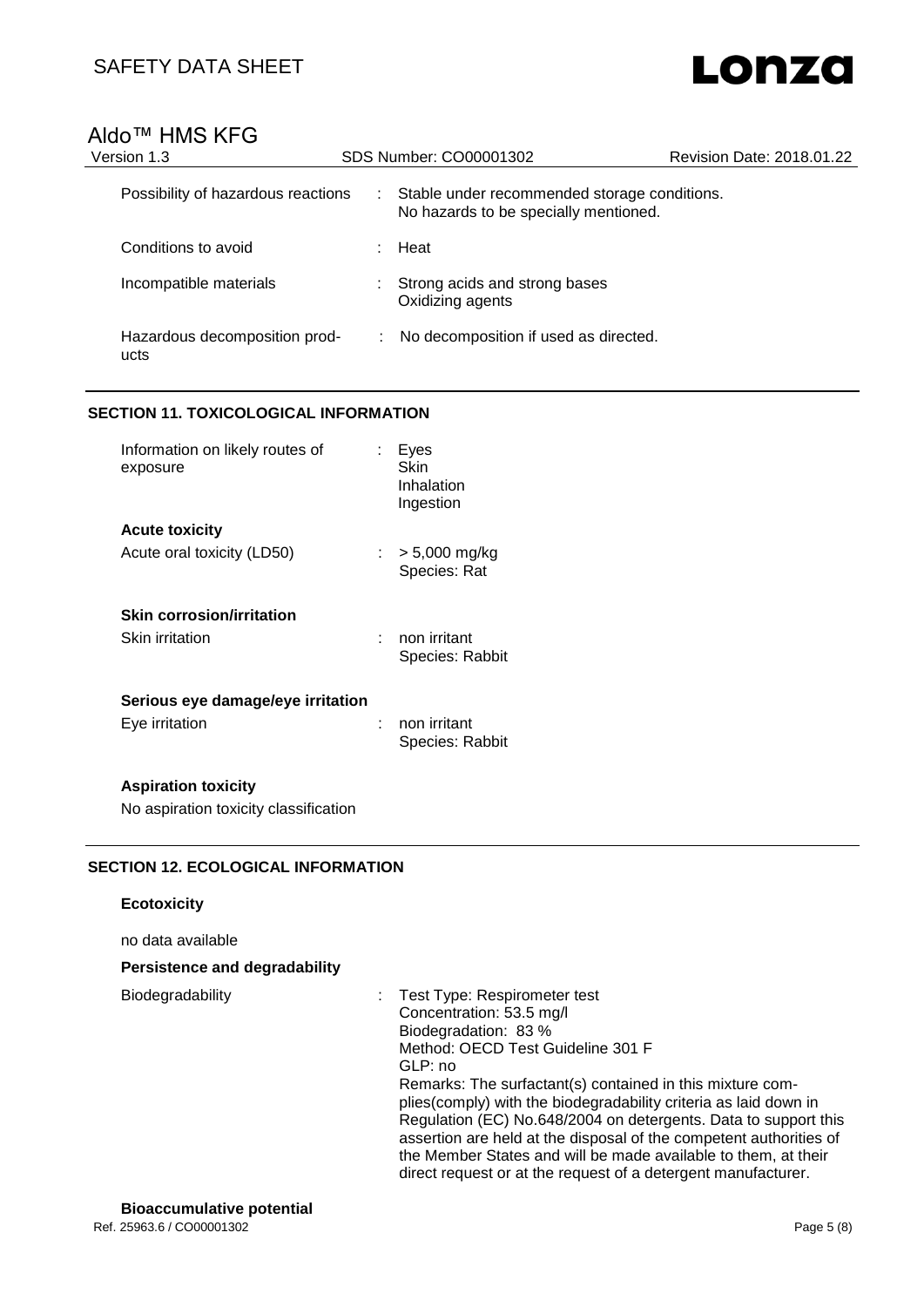# Lonza

### Aldo<sup>™</sup> HMS KFG<br>Version 1.3 SDS Number: CO00001302 Revision Date: 2018.01.22 **Components: Glycerol** Partition coefficient: noctanol/water : log Pow: -2.6 log Pow: -1.76 log Pow: -1.8 (25 °C) **Mobility in soil** no data available **Other adverse effects** Additional ecological information : There is no data available for this product. no data available

#### **SECTION 13. DISPOSAL CONSIDERATIONS**

| <b>Disposal methods</b> |                                                                                                        |
|-------------------------|--------------------------------------------------------------------------------------------------------|
| Waste from residues     | Dispose of contents/container in accordance with local regulation.<br>Contact waste disposal services. |
| Contaminated packaging  | Empty containers should be taken to an approved waste handling<br>site for recycling or disposal.      |

**Packing in applicable**<br>**Packing pollutant:** no:

### **SECTION 14. TRANSPORT INFORMATION**

**Environmental hazards** 

| IATA |                                                                                                                            | Not dangerous goods                                                                  |  |
|------|----------------------------------------------------------------------------------------------------------------------------|--------------------------------------------------------------------------------------|--|
|      | UN number<br>Proper shipping name<br><b>Transport hazard class</b><br><b>Packing group</b><br><b>Environmental hazards</b> | : Not applicable<br>: Not applicable<br>: Not applicable<br>: Not applicable<br>: no |  |
| IMDG |                                                                                                                            | Not dangerous goods                                                                  |  |
|      | UN number<br>Proper shipping name<br><b>Transport hazard class</b><br>Packing group                                        | : Not applicable<br>: Not applicable<br>: Not applicable<br>: Not applicable         |  |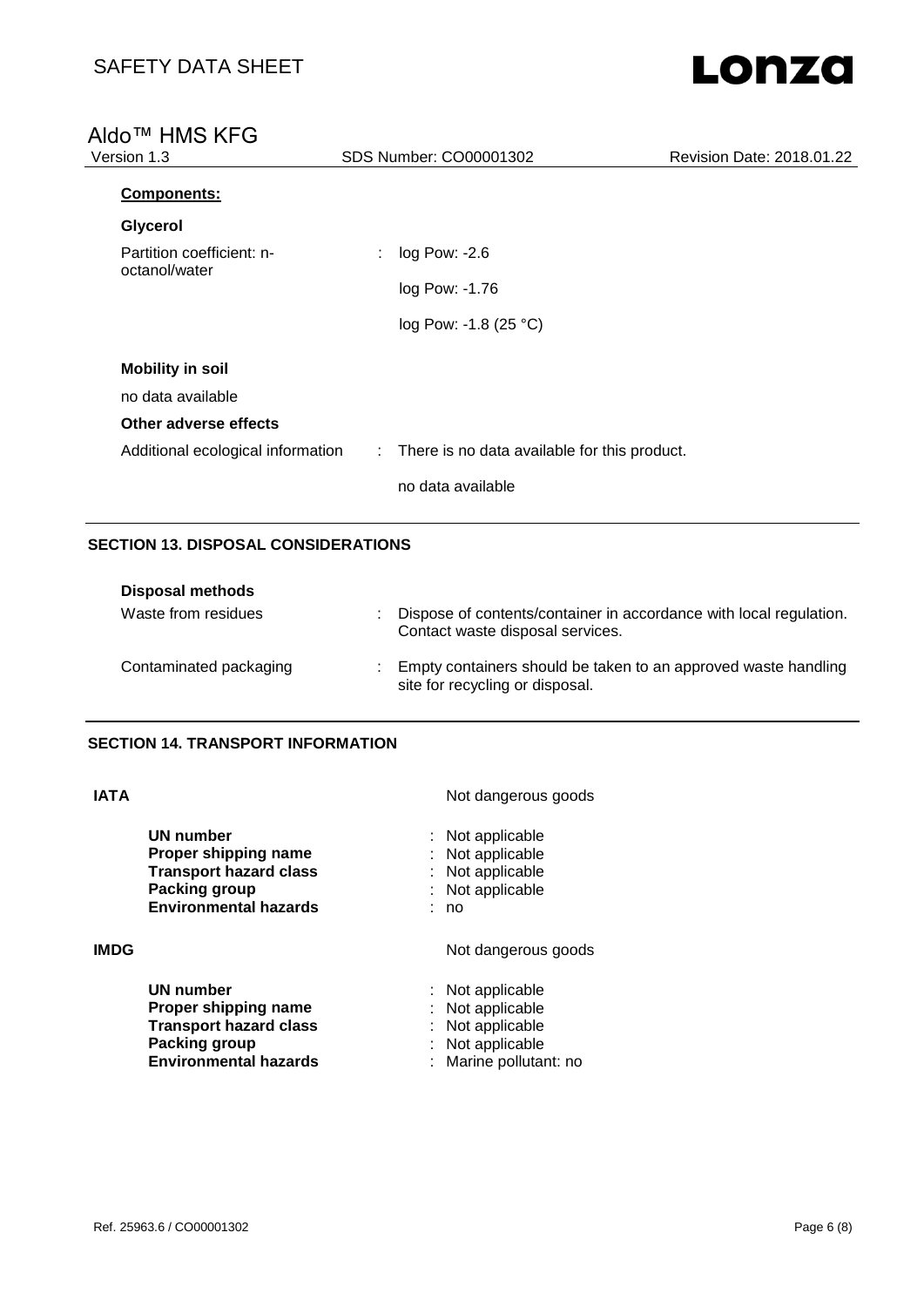# Aldo<sup>™</sup> HMS KFG<br>Version 1.3

SDS Number: CO00001302 Revision Date: 2018.01.22

| <b>ADR</b> |                                     | Not dangerous goods |
|------------|-------------------------------------|---------------------|
|            |                                     |                     |
|            | UN number                           | Not applicable      |
|            | Proper shipping name                | Not applicable      |
|            | <b>Transport hazard class</b>       | Not applicable      |
|            | <b>Packing group</b>                | Not applicable      |
|            | <b>Environmental hazards</b>        | no                  |
|            |                                     |                     |
|            |                                     |                     |
| <b>RID</b> |                                     | Not dangerous goods |
|            |                                     |                     |
|            | <b>UN number</b>                    | Not applicable      |
|            | Proper shipping name                | Not applicable      |
|            | <b>Transport hazard class</b>       | Not applicable      |
|            | <b>Packing group</b>                | Not applicable      |
|            | <b>Environmental hazards</b>        | no                  |
|            |                                     |                     |
| <b>DOT</b> |                                     | Not dangerous goods |
|            |                                     |                     |
|            | UN number                           | Not applicable      |
|            | Proper shipping name                | Not applicable      |
|            | <b>Transport hazard class</b>       | Not applicable      |
|            | Packing group                       | Not applicable      |
|            | <b>Environmental hazards</b>        | no                  |
|            |                                     |                     |
| TDG        |                                     | Not dangerous goods |
|            |                                     |                     |
|            | <b>UN number</b>                    | : Not applicable    |
|            | Proper shipping name                | Not applicable      |
|            | <b>Transport hazard class</b>       | Not applicable      |
|            | <b>Packing group</b>                | Not applicable      |
|            | <b>Environmental hazards</b>        | no                  |
|            |                                     |                     |
|            |                                     |                     |
|            | <b>Special precautions for user</b> | none                |
|            |                                     |                     |
|            | Transport in bulk according to An-  | Not applicable      |
|            | nex II of MARPOL 73/78 and the IBC  |                     |
|            | Code                                |                     |
|            |                                     |                     |

#### **SECTION 15. REGULATORY INFORMATION**

**WHMIS Classification** : Not a controlled Product

#### **EPCRA - Emergency Planning and Community Right-to-Know Act**

#### **SARA 311/312 Hazards**

See above: SECTION 2. Hazard Identification-GHS Classification

#### **SARA 302**

No chemicals in this material are subject to the reporting requirements of SARA Title III, Section 302.

#### **SARA 313**